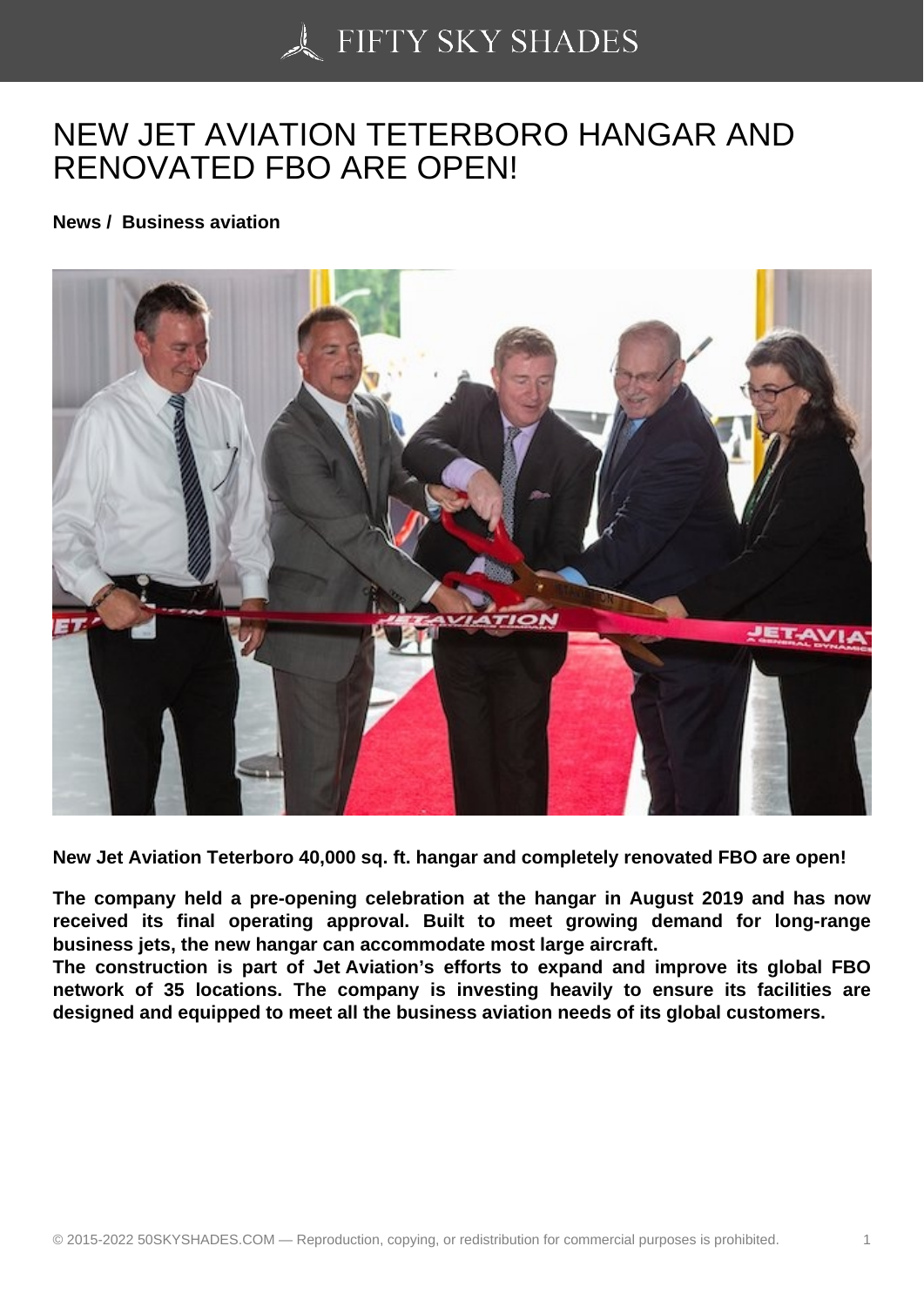

Jet Aviation invested more than \$25 million in its Teterboro facility, including a complete renovation of its FBO and construction of a new state-of-the-art, 40,000 sq. ft. hangar — equipped with 30 foot doors — that can accommodate aircraft as large as the Gulfstream 650s. The FBO incorporates new standard design elements that will ensure customers have a consistent experience when visiting any of the company's sites worldwide. Guests and crew can relax and enjoy the site's many amenities, including dedicated passenger and crew lounges, flight planning room, executive conference rooms, business center, health/fitness spa and on-site U.S. customs services.

Teterboro is the busiest business aviation airport in the United States, averaging more than 200 departures per day, and is centrally located just miles from midtown Manhattan. The expanded Teterboro FBO and hangar allow Jet Aviation to continue supporting customers in the locations they most frequent.

"We are committed to growing Jet Aviation's position as a leading business aviation service provider in the United States," said David Best, Senior Vice President & General Manager, Regional Operations USA. "Teterboro's location in relation to the busy New York metro area market makes it a highly attractive location to many business jet owners and operators. Our expansion makes it easier for customers to access this important market."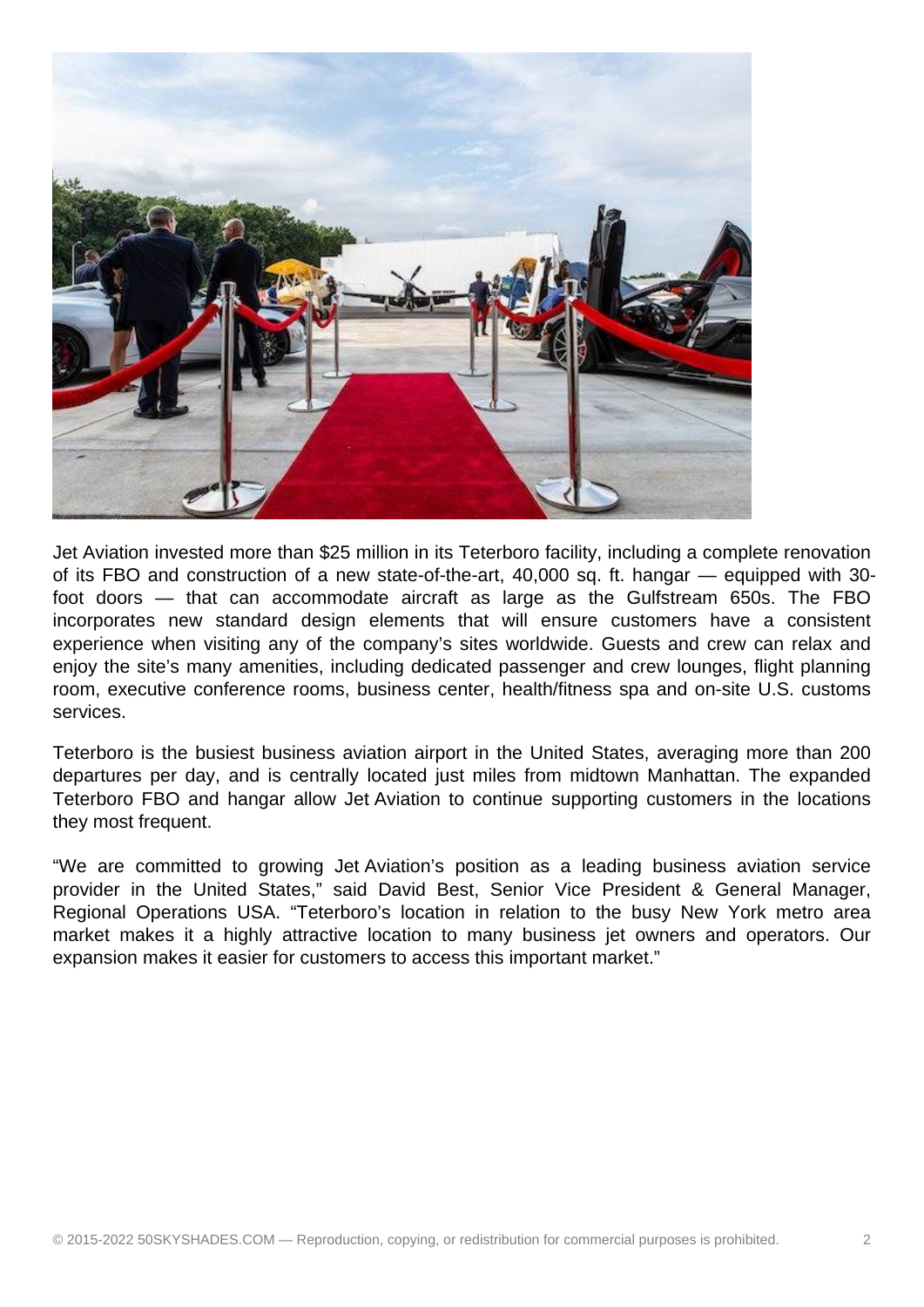

According to John Langevin, Vice President, Regional Operations, USA East, the state-of-the-art hangar was designed to accommodate the larger ultra-long-range aircraft entering the market. "These improvements at the Teterboro site demonstrate how we at Jet continually strive to meet our customers' changing requirements to the highest quality and safety standards," Langevin said.

Construction and renovation is under way or pending in the U.S. and Caribbean at six of Jet Aviation's 13 regional locations. This includes an entirely new FBO and hangar complex that is nearing completion at Van Nuys, California. Hangar expansions in San Juan, Puerto Rico and West Palm Beach. Florida are ongoing and significant renovations will soon be underway at the Dallas, Texas FBO. Finally, Jet Aviation is preparing to begin construction on its newest FBO in Scottsdale, Arizona, where Jet Aviation recently announced it has acquired a stake in the Scottsdale Jet Center.